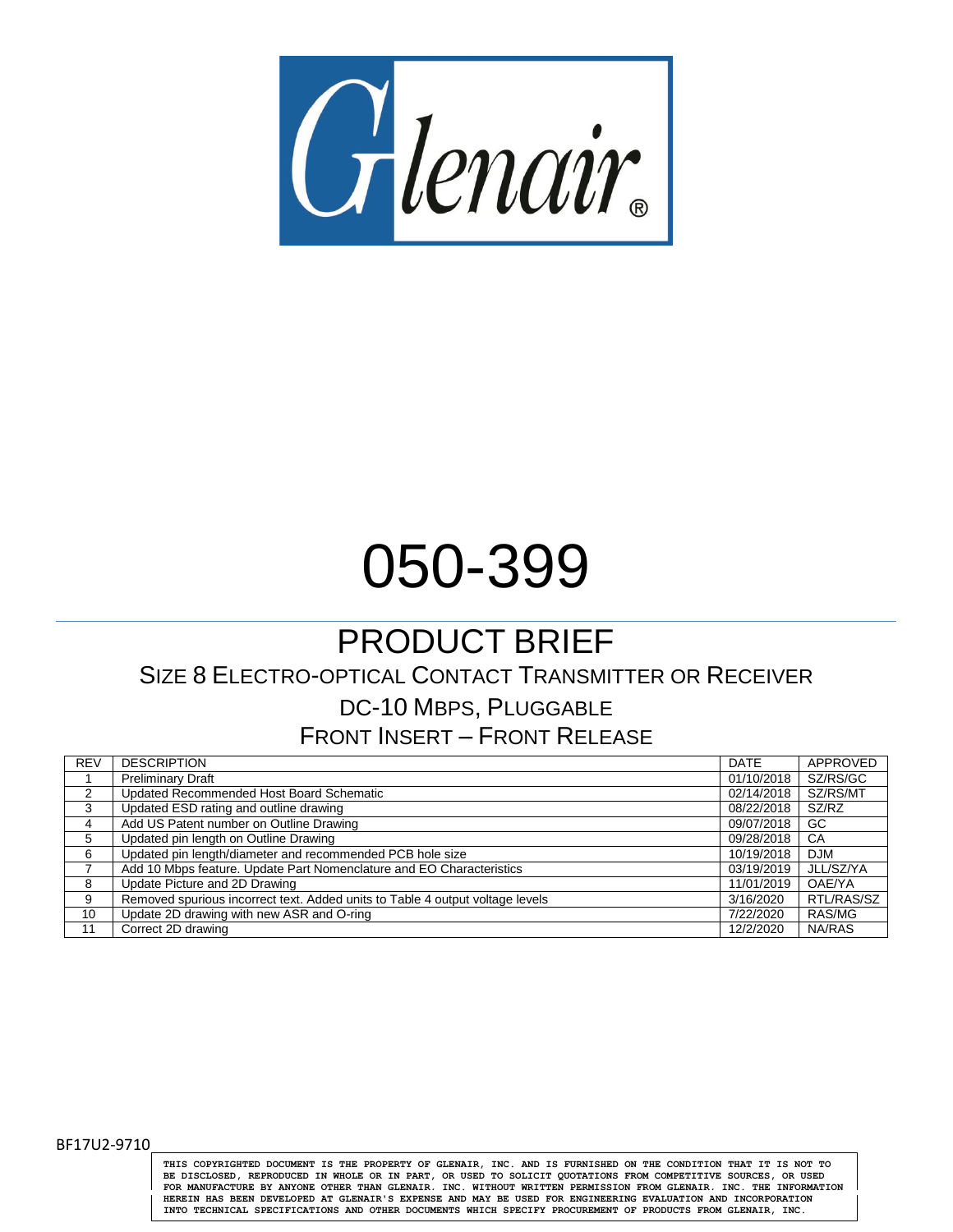**SIZE 8 ELECTRO-OPTICAL CONTACT TRANSMITTER OR RECEIVER, MULTI-MODE, DC-10 MBPS, 1.25MM FERRULE, ARINC 801 FRONT INSERT – FRONT RELEASE** 



## *Size 8 Cavity Opto-Electronic Contacts, DC to 10 Mbps, MMF, 3.3V*



Size 8 Cavity Opto-electronic contacts transmit and receive TTL/CMOS compatible electrical signals over Multimode fiber optic cable. Transmitters consist of a laser driver and an 850nm VCSEL laser. Receivers consist of an 850nm PIN Photo Detector and an Amplifier. Output data signal is TTL/CMOS compatible.



#### **KEY FEATURES/BENEFITS**

- **Front-release, front-insert, front-removable Size** #8 OE converter designed for ARINC 600
- Data rates from DC to 10 Mbps
- **Supports RS232, RS422, and RS485 data rates**
- DC coupled transmitter and receiver
- **Link distances up to 2Km**
- Single 3.3V power supply
- ARINC 801 1.25mm ceramic fiber ferrule
- Solutions available in 38999 style connectors
- 40°C to +85°C Operating Case Temperature
- **Evaluation fixtures available**

#### **APPLICATIONS**

 Harsh Environment such as: Airborne, Tactical, Railway, Industrial, Oil and Gas and Shipboard applications

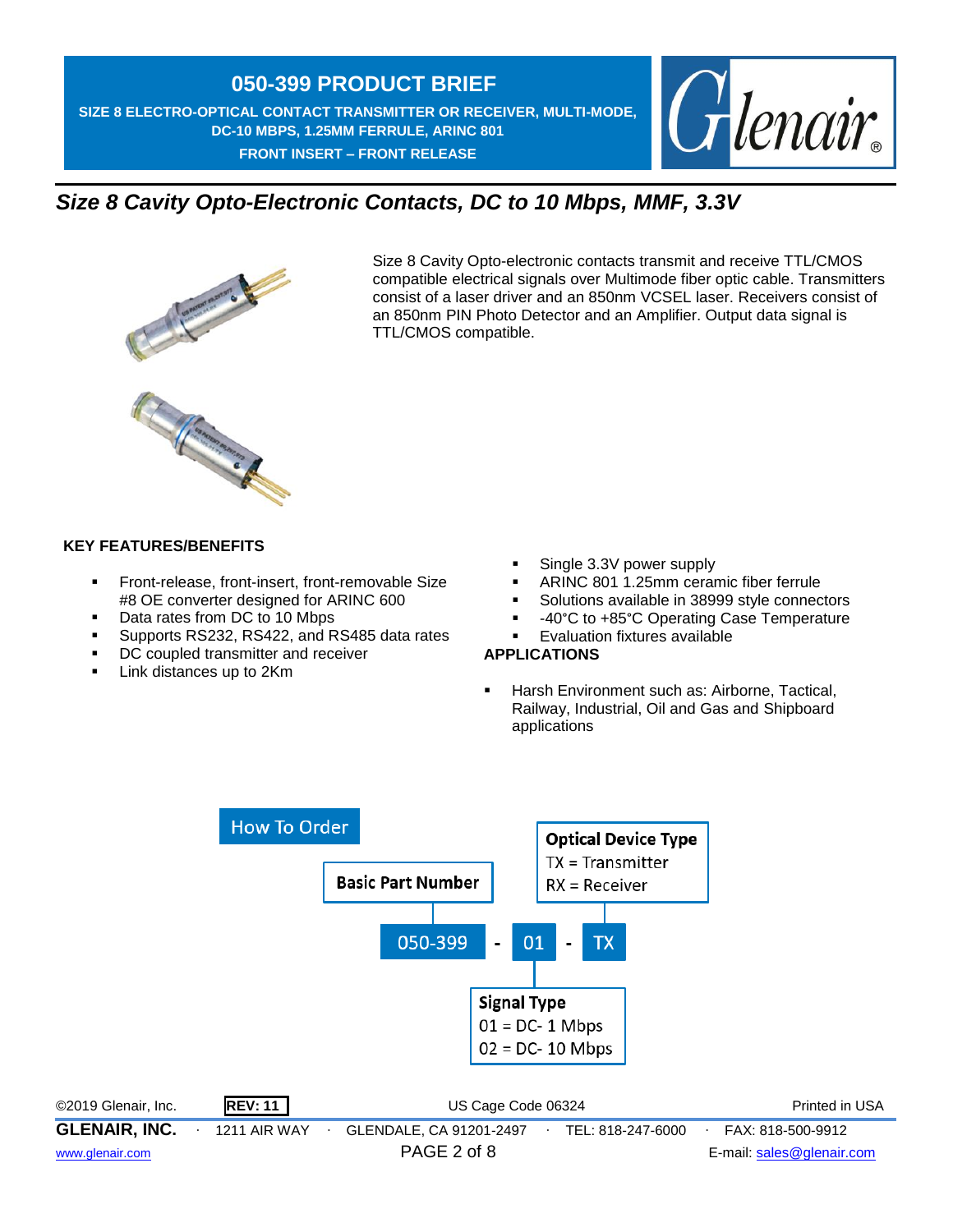**SIZE 8 ELECTRO-OPTICAL CONTACT TRANSMITTER OR RECEIVER, MULTI-MODE, DC-10 MBPS, 1.25MM FERRULE, ARINC 801 FRONT INSERT – FRONT RELEASE** 



#### *Ratings and Specifications*

#### **TABLE 1 ABSOLUTE MAXIMUM RATINGS**

| <b>Parameter</b>    | Symbol         | Min            | Typ | <b>Max</b> | <b>Units</b> | <b>Notes</b> |
|---------------------|----------------|----------------|-----|------------|--------------|--------------|
| Storage Temperature | T <sub>S</sub> | $-55$          |     | $+100$     | $\circ$      |              |
| Supply Voltage      | v cc           | $\sim$<br>-0.4 |     | 3.8        |              |              |

#### **TABLE 2 OPERATING CONDITIONS**

| Parameter                      | Symbol                      | Min   | Typ | Max   | <b>Units</b> | <b>Notes</b>               |
|--------------------------------|-----------------------------|-------|-----|-------|--------------|----------------------------|
| Operating Temperature, Case    | $\overline{\phantom{0}}$ op | -40   |     | $+85$ | $\sim$<br>ັ  |                            |
| Supply Voltage                 | $V_{cc}$                    | 3.135 | 3.3 | 3.465 |              |                            |
| <b>Supply Current</b>          | <b>ICC</b>                  |       |     | 30    | mA           | Typical $@ + 85^{\circ}$ C |
| Power Supply Noise (Peak-Peak) | $\rm V_{cc\_right}$         |       |     | 150   | mV           |                            |

#### **TABLE 3 ELECTRO-OPTICAL CHARACTERISTICS – TRANSMITTER**

| <b>Parameter</b>            | Symbol                 | Min       | Typ | Max       | Units | <b>Notes</b>              |
|-----------------------------|------------------------|-----------|-----|-----------|-------|---------------------------|
| <b>Optical Output Power</b> | $P_{OUT}$              | -8        |     | 0         | dBm   | 850nm VCSEL, -40C to +85C |
| Optical Wavelength          | $\Lambda_{\text{OUT}}$ | 830       | 850 | 860       | nm    |                           |
| Spectral Width, rms         | Δλ                     |           |     | 0.85      | nm    |                           |
| High-Level Input Voltage    | Vıн                    | $0.7$ Vcc |     |           |       |                           |
| Low-Level Input Voltage     | VIL                    |           |     | $0.3$ Vcc |       |                           |

#### **TABLE 4 ELECTRO-OPTICAL CHARACTERISTICS - RECEIVER**

| <b>Parameter</b>                 | Symbol                | Min       | <b>Typ</b> | Max   | <b>Units</b>    | <b>Notes</b>     |
|----------------------------------|-----------------------|-----------|------------|-------|-----------------|------------------|
| Sensitivity, BER 10-9, PRBS 27-1 | $P_{IN}$              |           |            | $-22$ | dBm             | PIN PD @ 1 Mbps  |
| Sensitivity, BER 10-9, PRBS 27-1 | $P_{IN}$              |           |            | $-11$ | dBm             | PIN PD @ 10 Mbps |
| Overload, BER 10-9, PRBS 27-1    | $P_{IN}$              | $-3$      |            |       | dB <sub>m</sub> |                  |
| Optical Wavelength               | <b>A<sub>IN</sub></b> | 830       |            | 860   | nm              |                  |
| Output Voltage High              | VoH                   | $Vcc-0.4$ |            |       |                 |                  |
| Output Voltage Low               | VoL                   |           |            | 0.4   |                 |                  |

#### **TABLE 5 COMPLIANCE SPECIFICATIONS**

| <b>CHARACTERISTIC</b> | <b>Standard</b>  | <b>Condition</b>      | <b>Notes</b>               |
|-----------------------|------------------|-----------------------|----------------------------|
| ESD                   | IEC61000-4-2     |                       | 15KV (air), 12KV (contact) |
| Eve Safety            | CDRH and IEC-825 | Class 1 Laser Product |                            |

| ©2019 Glenair, Inc.  | <b>REV: 11</b> | US Cage Code 06324      |                   | Printed in USA            |
|----------------------|----------------|-------------------------|-------------------|---------------------------|
| <b>GLENAIR, INC.</b> | 1211 AIR WAY   | GLENDALE, CA 91201-2497 | TEL: 818-247-6000 | FAX: 818-500-9912         |
| www.glenair.com      |                | PAGE 3 of 8             |                   | E-mail: sales@glenair.com |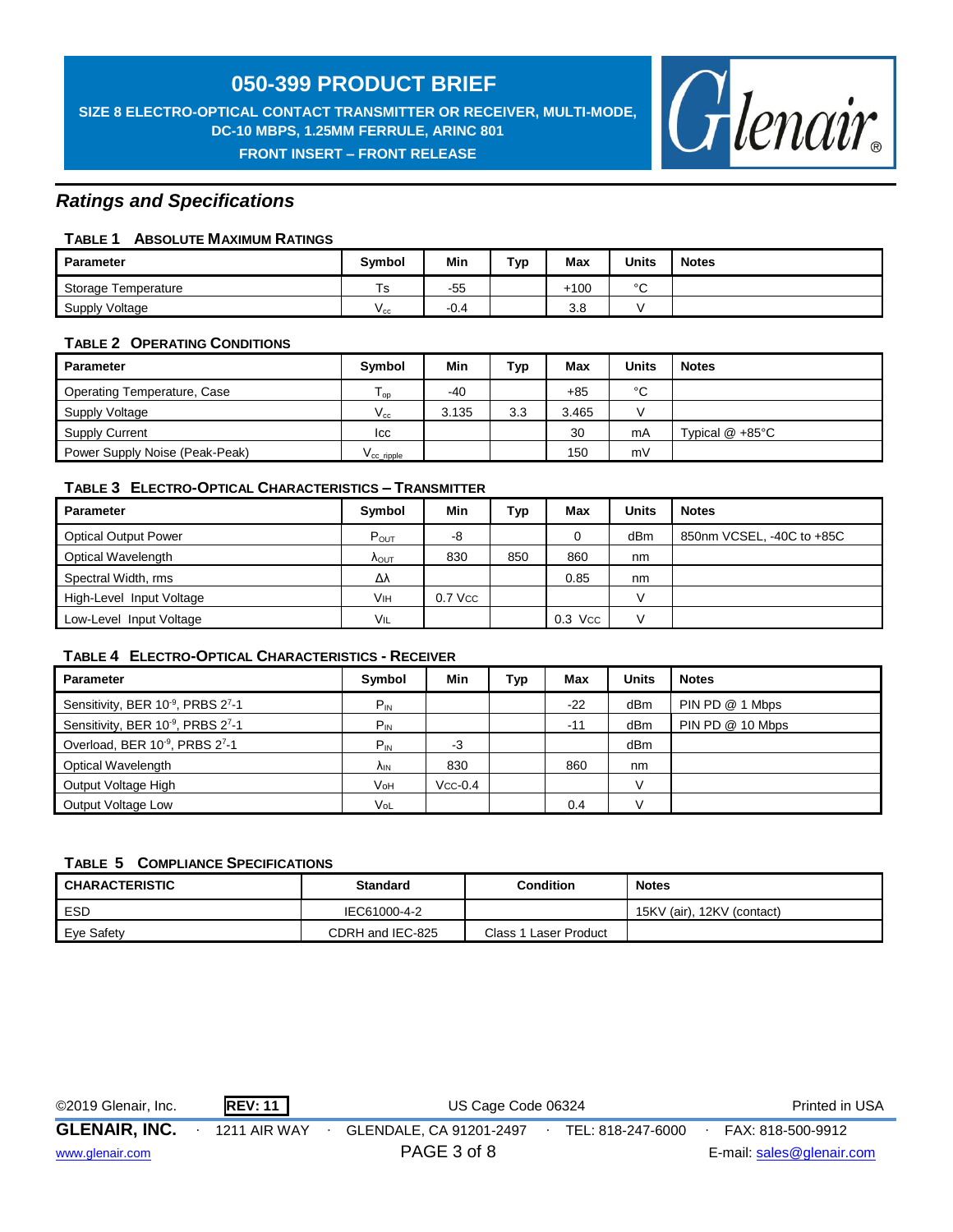**SIZE 8 ELECTRO-OPTICAL CONTACT TRANSMITTER OR RECEIVER, MULTI-MODE, DC-10 MBPS, 1.25MM FERRULE, ARINC 801 FRONT INSERT – FRONT RELEASE** 



#### *Input/Output Definition*

#### **TABLE 6 TRANSMITTER ELECTRICAL PIN ARRANGEMENT**

| <b>Pin Number</b> | Symbol     | <b>Description</b>       | Logic    |
|-------------------|------------|--------------------------|----------|
|                   | Vcc        | Power Supply             |          |
| -2                | <b>GND</b> | Signal Ground            |          |
| ູ                 | TXIN       | Transmitter Data (Input) | TTL/CMOS |

#### **TABLE 7 RECEIVER ELECTRICAL PIN ARRANGEMENT**

| <b>Pin Number</b> | Symbol       | <b>Description</b>     | Logic           |
|-------------------|--------------|------------------------|-----------------|
|                   | Vcc          | Power Supply           |                 |
|                   | <b>GND</b>   | Signal Ground          |                 |
|                   | <b>RXOUT</b> | Receiver Data (Output) | <b>TTL/CMOS</b> |

| ©2019 Glenair, Inc.  | <b>REV: 11</b>      | US Cage Code 06324      |                   | <b>Printed in USA</b>     |
|----------------------|---------------------|-------------------------|-------------------|---------------------------|
| <b>GLENAIR, INC.</b> | <b>1211 AIR WAY</b> | GLENDALE, CA 91201-2497 | TEL: 818-247-6000 | FAX: 818-500-9912         |
| www.glenair.com      |                     | PAGE 4 of 8             |                   | E-mail: sales@glenair.com |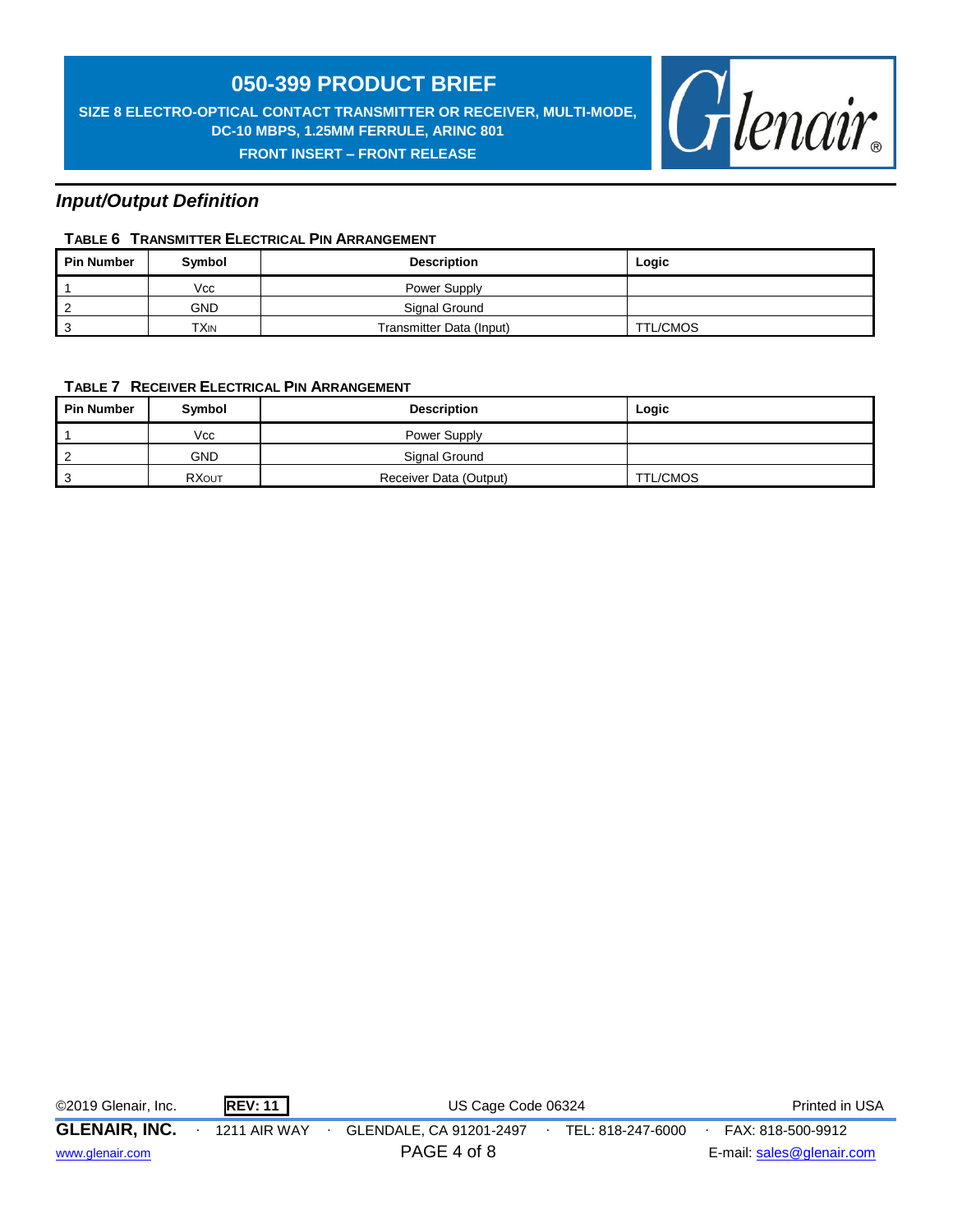**SIZE 8 ELECTRO-OPTICAL CONTACT TRANSMITTER OR RECEIVER, MULTI-MODE, DC-10 MBPS, 1.25MM FERRULE, ARINC 801 FRONT INSERT – FRONT RELEASE** 



#### *FIGURE 1 - OUTLINE DRAWING*

#### *Refer to datasheet for more details*

#### LABELING:

Each unit will be shipped in an antistatic bag. The label on the antistatic bag shall be at a minimum Arial size 10 black font and contain at a minimum the following information:

> ANTISTATIC BAG LABEL: Glenair Cage Code: 06324 PN: 050-399-XX-XX Rev: X QTY: X J/N: X D/C:X S/N\*: XXXXXX \*If QTY is more than 1, there is no S/N

| ©2019 Glenair, Inc.  | <b>REV: 11</b>      | US Cage Code 06324                           | Printed in USA            |
|----------------------|---------------------|----------------------------------------------|---------------------------|
| <b>GLENAIR, INC.</b> | <b>1211 AIR WAY</b> | GLENDALE, CA 91201-2497<br>TEL: 818-247-6000 | FAX: 818-500-9912         |
| www.glenair.com      |                     | PAGE 5 of 8                                  | E-mail: sales@glenair.com |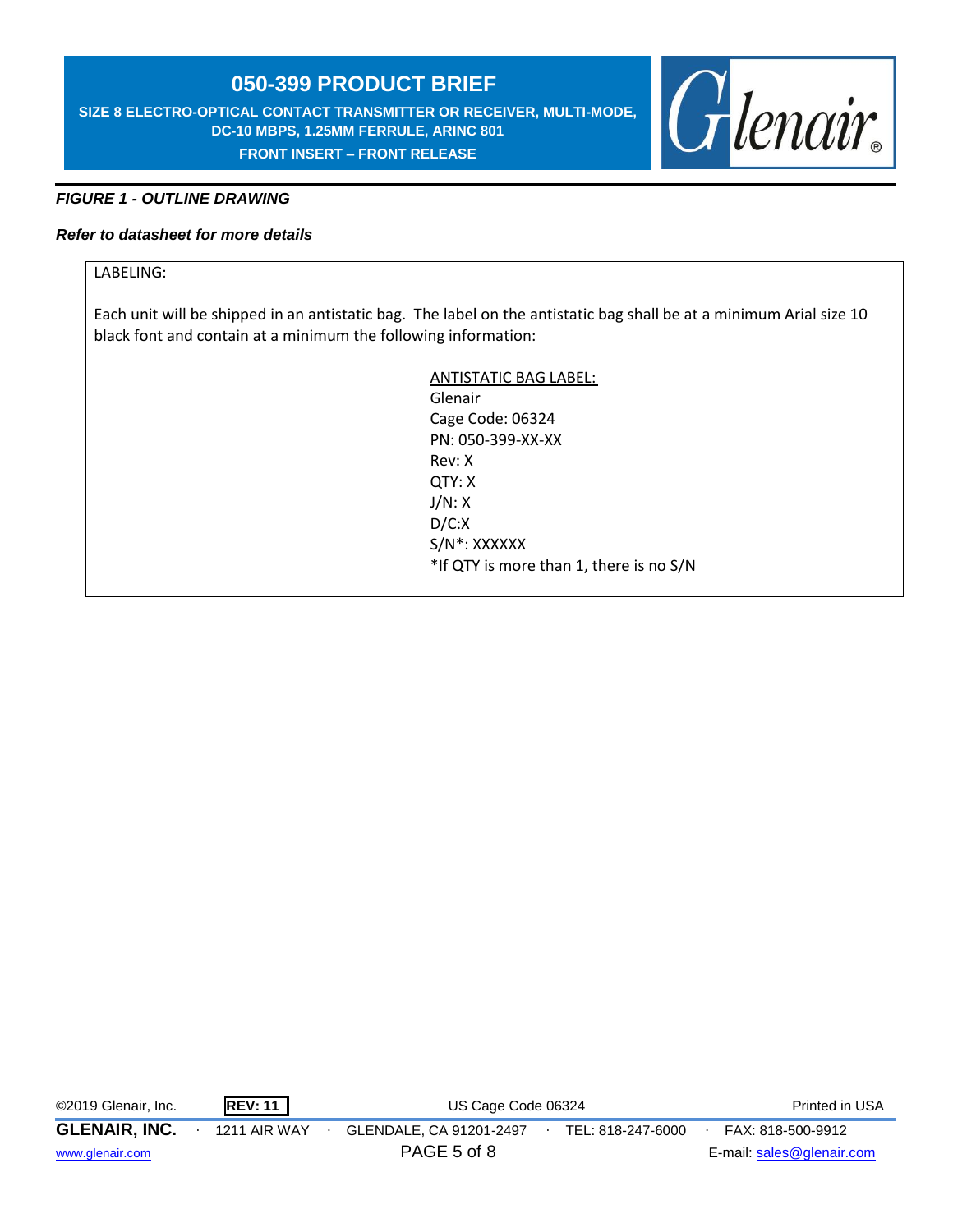**SIZE 8 ELECTRO-OPTICAL CONTACT TRANSMITTER OR RECEIVER, MULTI-MODE, DC-10 MBPS, 1.25MM FERRULE, ARINC 801 FRONT INSERT – FRONT RELEASE** 



#### *FUNCTIONAL DESCRIPTION*



#### *FUNCTIONAL I/O*

The Size 8 transmitter accepts industry standard TTL/CMOS signals. The module is DC-coupled internally.

Figure 3 illustrates a recommended interface circuit to link the Size 8 transmitter and receiver to the supporting Physical Layer integrated circuits.

The Size 8 transmitter or receiver interfaces with the host circuit board through 3 I/O pins identified by function in Table 7.

| ©2019 Glenair, Inc.  | <b>REV: 11</b> | US Cage Code 06324      |                   | Printed in USA            |
|----------------------|----------------|-------------------------|-------------------|---------------------------|
| <b>GLENAIR, INC.</b> | 1211 AIR WAY   | GLENDALE, CA 91201-2497 | TEL: 818-247-6000 | FAX: 818-500-9912         |
| www.glenair.com      |                | PAGE 6 of 8             |                   | E-mail: sales@glenair.com |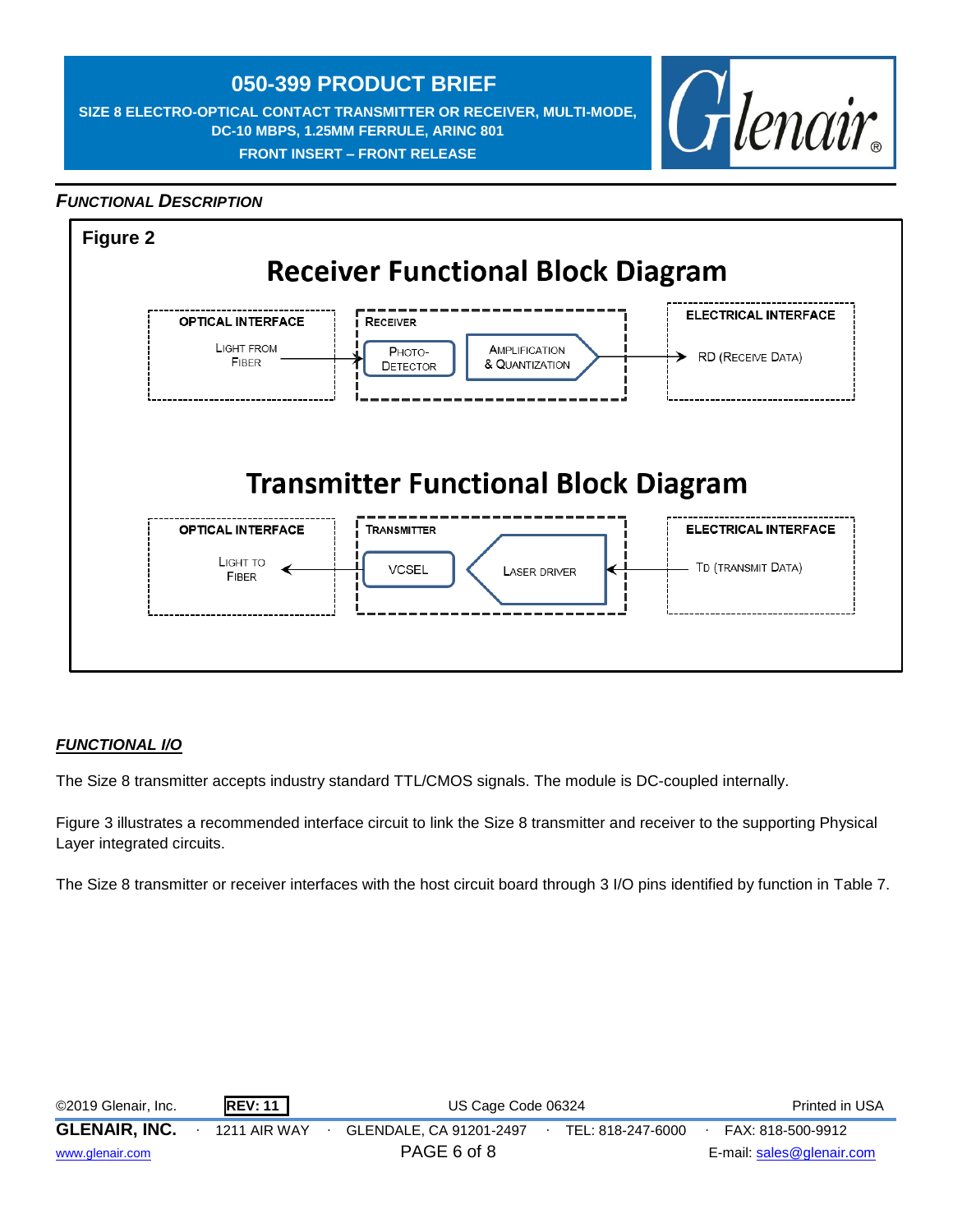**SIZE 8 ELECTRO-OPTICAL CONTACT TRANSMITTER OR RECEIVER, MULTI-MODE, DC-10 MBPS, 1.25MM FERRULE, ARINC 801 FRONT INSERT – FRONT RELEASE** 



 **FIGURE 3 RECOMMENDED BOARD HOST BOARD SCHEMATIC**

### **RECOMMENDED INTERFACE CIRCUIT**



## **RECOMMENDED INTERFACE CIRCUIT**